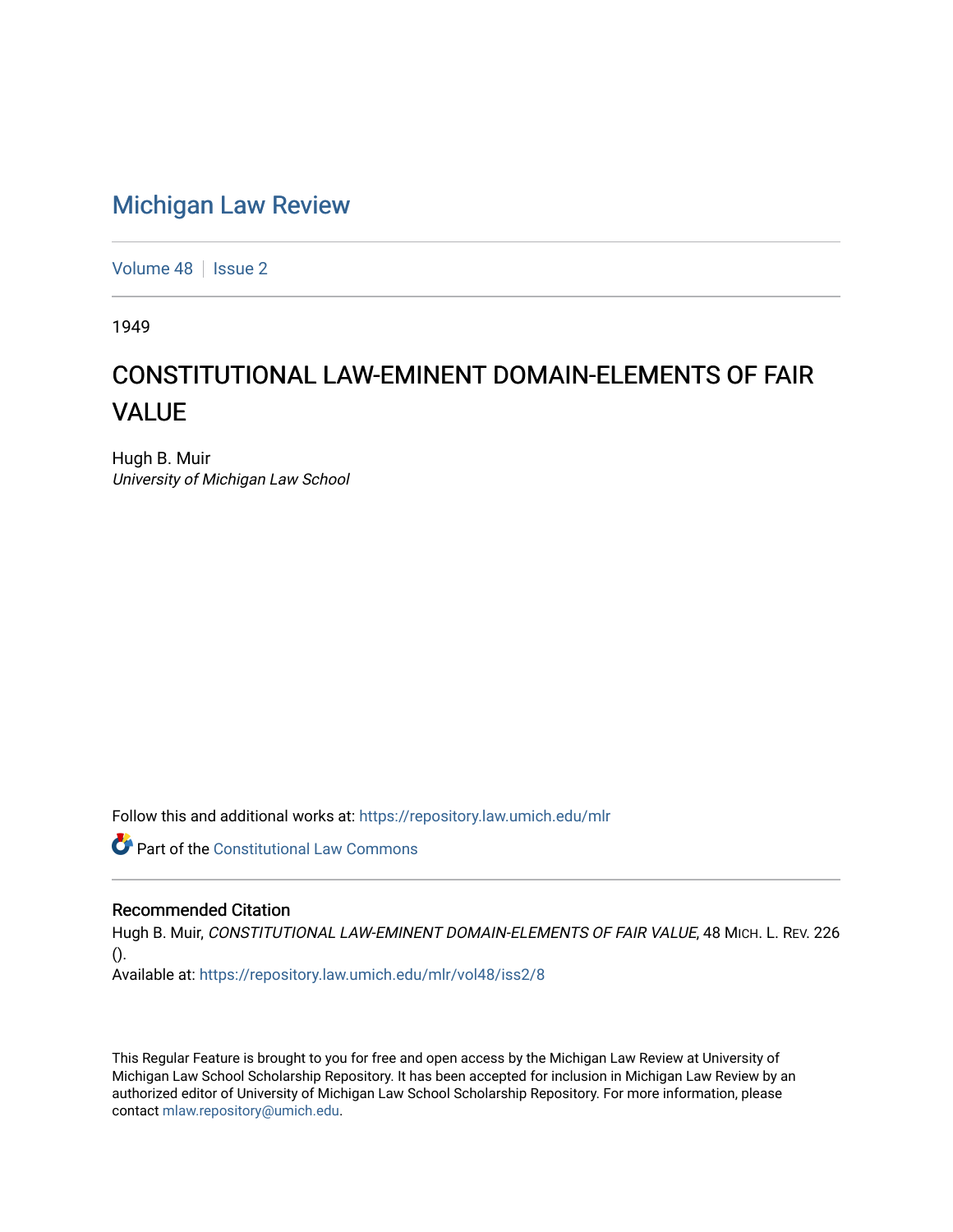#### RECENT DECISIONS

CONSTITUTIONAL LAW-EMINENT DOMAIN-ELEMENTS OF FAIR VALUE-Respondent bought the tug *MacArthur* from the Coast Guard in March, 1942. Exclusive of his own labor, his outlay for purchase and repair of the tug totaled \$8,574.78. In October, 1942, the War Shipping Administration, acting under the Merchant Marine Act of 1936,<sup>1</sup> requisitioned the tug and awarded compensation of \$9,000. Respondent contested the award, and the Court of Claims found that the fair market value at the time of taking was \$15,500. This determination was made without deduction for enhancement of value due to the government's need of vessels, or previous taking of vessels of similar type.2 The Court of Claims found that immediately prior to the time of requisition, there was no reasonable prospect that the *MacArthur* would be requisitioned<sup>3</sup> and that respondent therefore should be paid the fair market value as determined. On certiorari, *held,* reversed, Justice Frankfurter dissenting in an opinion concurred in by Justices Jackson and Burton, and Chief Justice Vinson dissenting without opinion. The just compensation requirement of the Fifth Amendment need not include allowance for *any* enhancement of value resulting from the government's extraordinary or special demand for the property. *United States v. Cors*, 337 U.S. 325, 69 S.Ct. 1086 (1949).

When property is taken under eminent domain, the measure of just compensation is the fair market value of the property<sup>4</sup> to be ascertained as of the date of the taking.5 So long as the market is free, existing prices measure market value even when inflated by a war.<sup>6</sup> The measure of compensation may include value for all available uses of the property but not the value to the taker for the particular use sought to be made by the condemnor.7 Thus, the value

149 Stat. L. 2015, §902 (1936), as amended, 53 Stat. L. 1255 (1939), 46 U.S.C. (1940) §1242. Sec. 902(a) provides that "in no case shall the value of the property taken or used be deemed enhanced by the causes necessitating the taking or use."

2 Rule 4 of the directions prescribed by the President's Advisory Board on Just Compensation, established by Exec. Order 9387, Oct. 15, 1943, 8 Fed. Reg. 14105, 3 C.F.R., 1943 Supp. 48-49, stipulated that deduction should be made for "... any enhancement due, to the government's need of vessels which has necessitated the taking, to the previous taking of vessels of similar type, or to a prospective taking, reasonably probable...

s Cors v. United States, 75 F. Supp. 235 at 239 (1948).

<sup>4</sup> 1 NICHOLS, EMINENT DOMAIN, 2d ed., §217 (1917); ORGEL, VALUATION UNDER EMINENT DOMAIN, §16 (1936).

<sup>5</sup> Orgel, Valuation Under Eminent Domain, §20 (1936).

<sup>6</sup>L. Vogelstein & Co., Inc. v. United States, 262 U.S. 337, 43 S.Ct. 564 (1923); Gulf Refining Co. v. United States, 58 Ct. CI. 559 (1923); United States v. New River Collieries Co., 262 U.S. 341, 43 S.Ct. 565 (1923).

7 ORcBL, VALUATION UNDER EMINENT DoMAIN, §30 (1936); 1 N1cH0Ls, EMINilNT DoMAIN, 2d. ed., §220 (1917); Boom Co. v. Patterson, 98 U.S. 403 (1878); Middleton S. Borland and James A. Emerson, Receivers of the Hudson Navigation Co. v. United States, 57 Ct. Cl. 411 (1922); C. G. Blake Co. v. United States, 275 F. 861 (1921), alfd., 279 F. 71 (1922).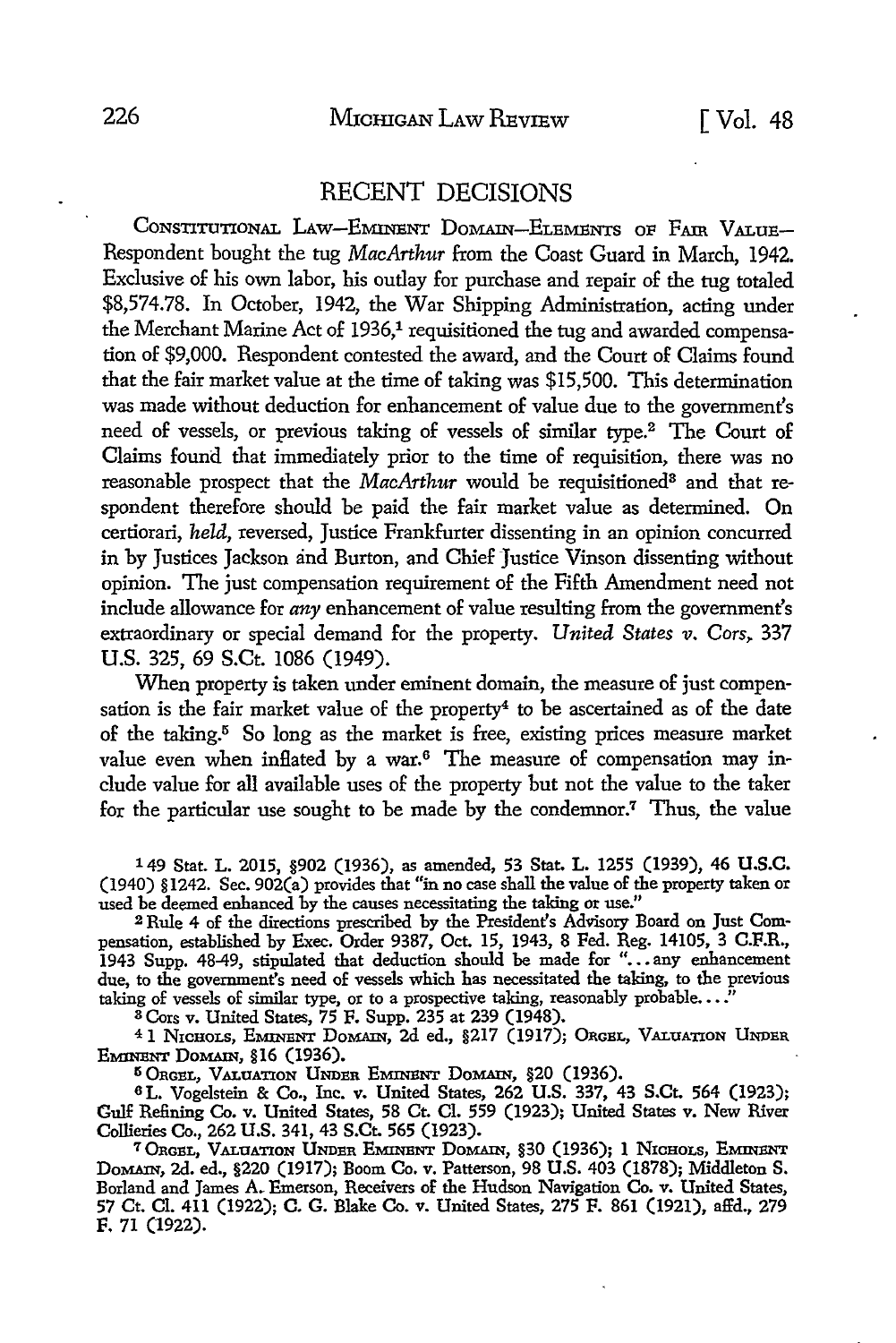cannot be enhanced by speculation on what the government can be forced to pay, because the very purpose of eminent domain is to prevent the owner from taking advantage of the necessities of the condemnor.8 But, unless the property to be taken has been determined and is therefore within the scope of the project, a general price rise reflecting the probability of a taking for public use may be included in the measure of compensation.9 In the instant case, the lower court specifically found that there was no reasonable prospect that the *MacArthur*  would be requisitioned-a fact which would seem to exclude any possibility of enhancement of value or hold-up price due to speculation on what the government would pay. But the Court placed its decision on the general principle that *all* enhancement of value due to the government's special need for the vessel should be excluded. By so doing, the respondent is left with two alternatives: (I) to forego claim to any enhancement of value on a wartime market or, (2) to submit proof of the extent to which government activity in the particular market resulted in an increment in value. The latter alternative is highly impracticable if not impossible. The majority decision alters the judicial standard of just compensation of earlier decided cases.10 In the principal case the Court failed to distinguish value enhanced by a shortage and an increased demand, from value enhanced by speculation on what the government could be forced to pay. Scarcity of supply and increased demand cannot be said to constitute an artificial enhancement.11 Here the increase in value resulted from the intensified demand for the tugs which remained, a value which respondent could have realized by private sale had the government not exercised its power of requisition.12 Implicit in the constitutional requirement of just compensation is indemnity to the owner13-compensation for his loss-which should at least be the price he could have obtained at a private sale where there is no reasonable probability of a prospective taking. The problem becomes especially acute in the present case

8 United States v. Miller, 317 U.S. 369, 63 S.Ct. 276 (1943). For a complete discussion of the analogous problem in land cases see 147 A.L.R. 66 (1943).

<sup>9</sup>United States v. Miller, supra, note 8, at 377: "The question then is whether the respondents' lands were probably within the scope of the project from the time the Government was committed to it. If they were not, but were merely adjacent lands, the subsequent enlargement of the project to include them ought not to deprive the respondents of the value added in the meantime by the proximity of the improvement."

10 United States v. New River Collieries Co., supra, note 6; Prince Line v. United States, 283 F. 535 (1922).

11 C. G. Blake Co. v. United States, supra, note 7; National City Bank v. United States, 275 F. 855 (1921), affd. 281 F. 754 (1922). Above arose under §10 of the National Defense (Lever) Act of August 10, 1917, and involved questions substantially the same as considered in the principal case.

<sup>12</sup>That respondent could have sold the tug to private parties for \$15,500 was not disputed by the government. Cors v. United States, supra, note 3.

131 N1cH0Ls, EMINENT DoMAIN, 2d. ed., §208 (1917); United States v. Chandler-Dunbar Water Power Co., 229 U.S. 53, 33 S.Ct. 667 (1913).